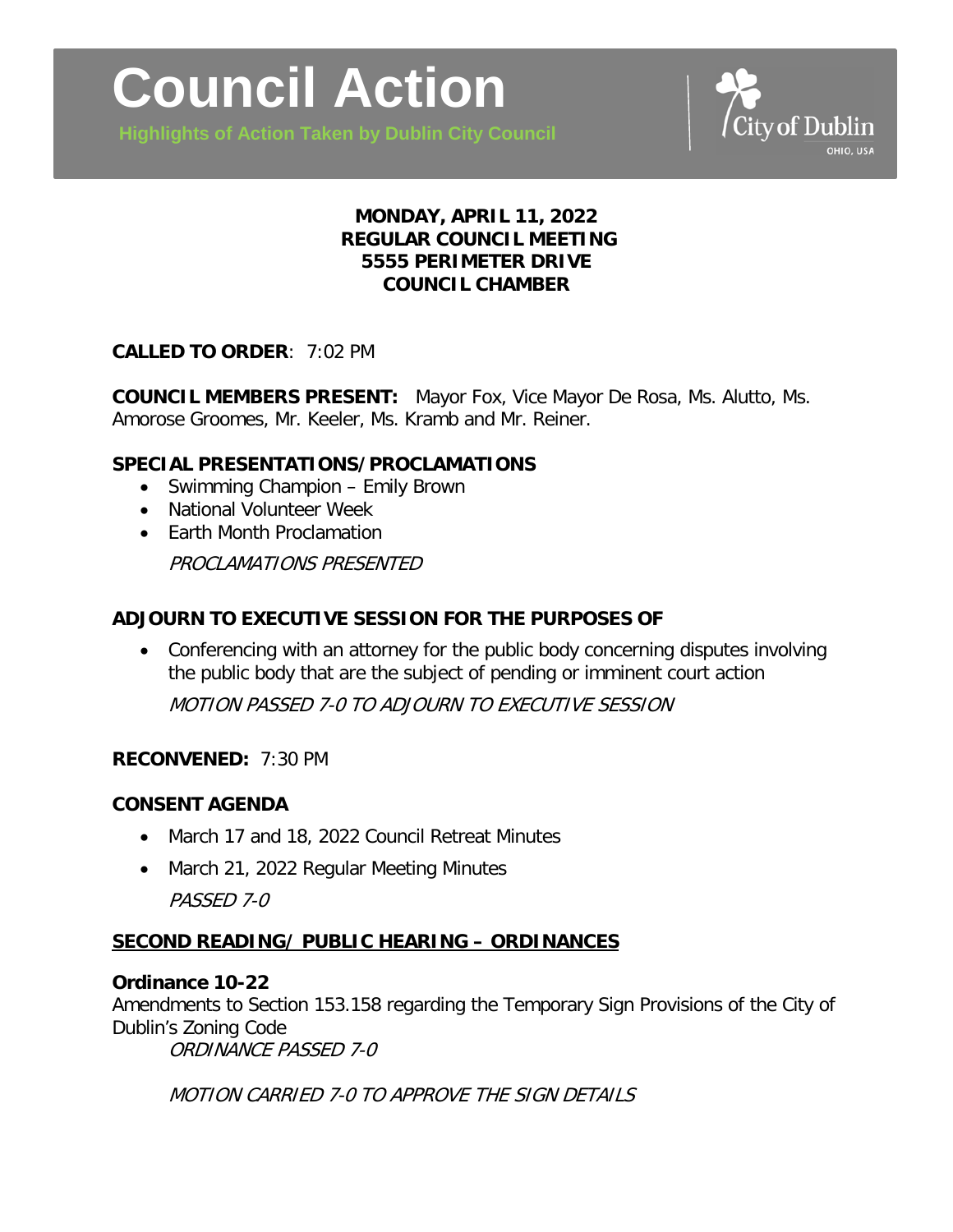Council Action Summary April 11, 2022 Page 2

### **Ordinance 11-22**

Execute and Accept Necessary Conveyance Documents and Contracts to Acquire Certain Property Located on Riverside Drive, Identified as Franklin County Parcel Number 273- 008396-00 from Thomas A. McDowell, Successor Trustee of the Diane Alane McDowell Revocable Living Trust, under agreement 2/12/2020 and Thomas A. McDowell, for the Public Purpose of Constructing a New Shared-Use Path Which Shall be Open to the Public Without Charge

PASSED 7-0

# **Ordinance 12-22**

To Remove Special Assessments Previously Levied for Certain Public Improvements in the City of Dublin, Ohio in Cooperation with the Columbus Regional Energy Special Improvement District (5500 Frantz Road Project)

PASSED 7-0

### **INTRODUCTION/FIRST READING/ PUBLIC HEARING - ORDINANCES Ordinance 13-22**

Rezoning +/- 35 acres from R-1, Restricted Suburban Residential District to PUD, Planned Unit Development District, Mount Carmel Hospital Northwest to Accommodate up to 314,520 SF of Development in Two Phases consisting of an Inpatient Hospital, Ambulatory Care Facility, and Medical Offices. The site is located northwest of the intersection of Sawmill Road and I-270

RECEIVED FIRST READING. SECOND READING/PUBLIC HEARING IS SCHEDULED FOR APRIL 25, 2022.

# **Ordinance 14-22**

Authorizing the Provision of Certain Incentives to Mount Carmel Health System to Induce it to Establish a Northwest Healthcare Campus within the City; and Authorizing the Execution of an Economic Development Agreement

RECEIVED FIRST READING. SECOND READING/PUBLIC HEARING IS SCHEDULED FOR APRIL 25, 2022.

# **Ordinance 15-22**

Authorizing the City Manager to Enter into an Infrastructure Agreement with Mount Carmel Health System for the Mount Carmel Health System Project

RECEIVED FIRST READING. SECOND READING/PUBLIC HEARING IS SCHEDULED FOR APRIL 25, 2022.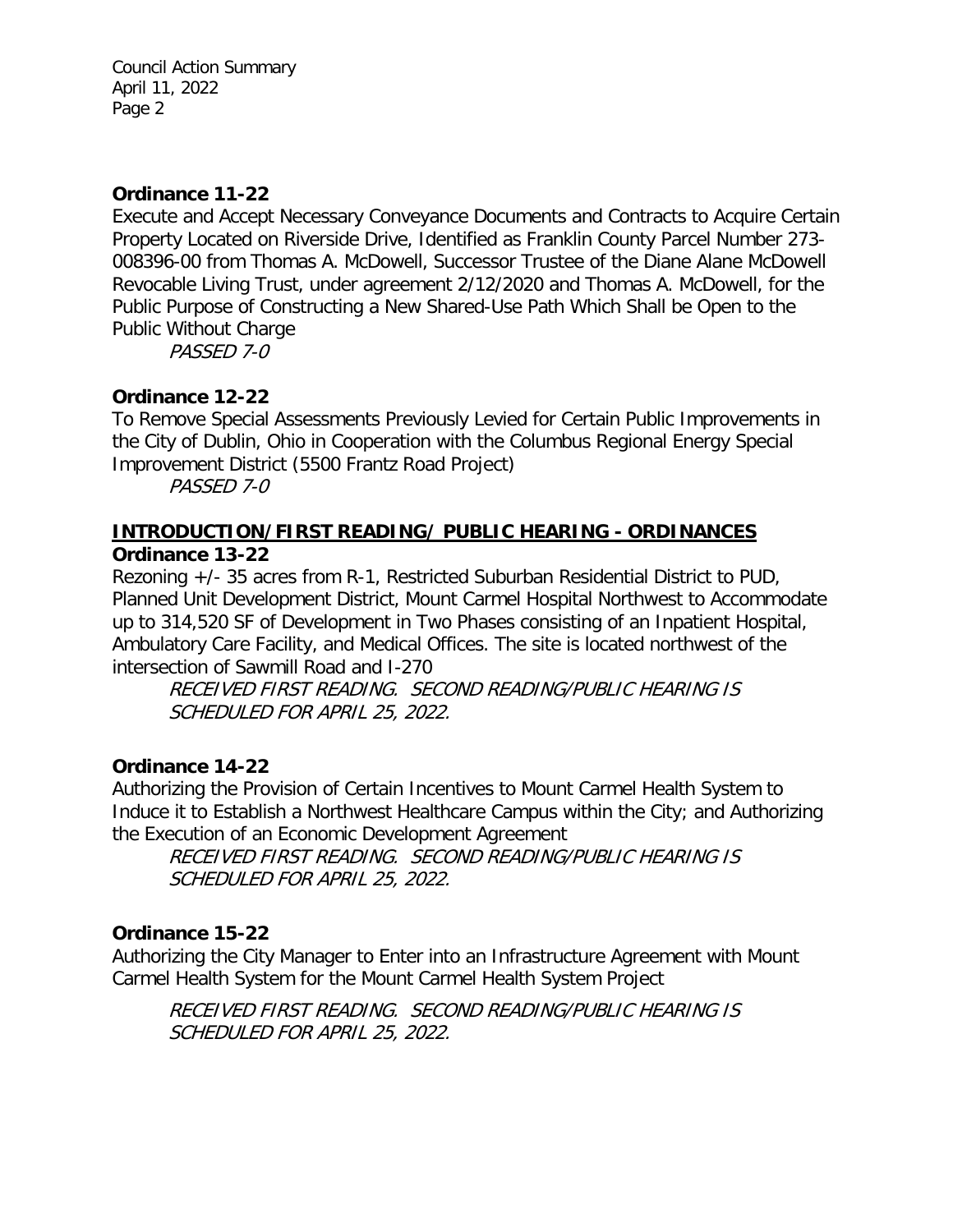Council Action Summary April 11, 2022 Page 3

#### **INTRODUCTION/PUBLIC HEARING/VOTE – RESOLUTIONS**

#### **Resolution 15-22**

Approving the Notice filed by the City Manager thereby Dissolving the Designated Outdoor Refreshment Area in Historic Dublin

PASSED 7-0

#### **Resolution 16-22**

Approving the Application filed by the City Manager thereby Expanding the Designated Outdoor Refreshment Area in Downtown Dublin and Enacting Regulations PASSED 7-0

### **Resolution 17-22**

Authorizing the City Manager to Enter into a Cooperative Construction Agreement with Union County for the Construction of Improvements to Hyland-Croy Road between Post Road and Park Mill Drive

PASSED 7-0

#### **Resolution 18-22**

To Proceed with the Micro-Mobility Demonstration Pilot and to Permit the Operation of Low-speed Micro-Mobility Devices on Streets, Sidewalks and Shared-use Paths for a Duration of Twelve Months

PASSED 7-0

### **OTHER BUSINESS**

- Ward Boundary Issues MOTION CARRIED 7-0 TO DIRECT STAFF TO DRAFT LEGISLATION TO ADJUST THE WARD BOUNDARIES FOLLOWING OPTION 2 AS DISCUSSED.
- Division of Community Events Reclassification of Vacant Position MOTION CARRIED 7-0 TO RECLASSIFY THE ADMINISTRATIVE ASSISTANT II POSITION TO AN EVENTS COORDINATOR POSITION.

### **COUNCIL REPORTS**

### **COUNCIL ROUNDTABLE**

### **MEETING ADJOURNED AT 10:02 P.M.**

Printed copies of approved legislation are available by contacting Legislative Services at 614-410-4400.